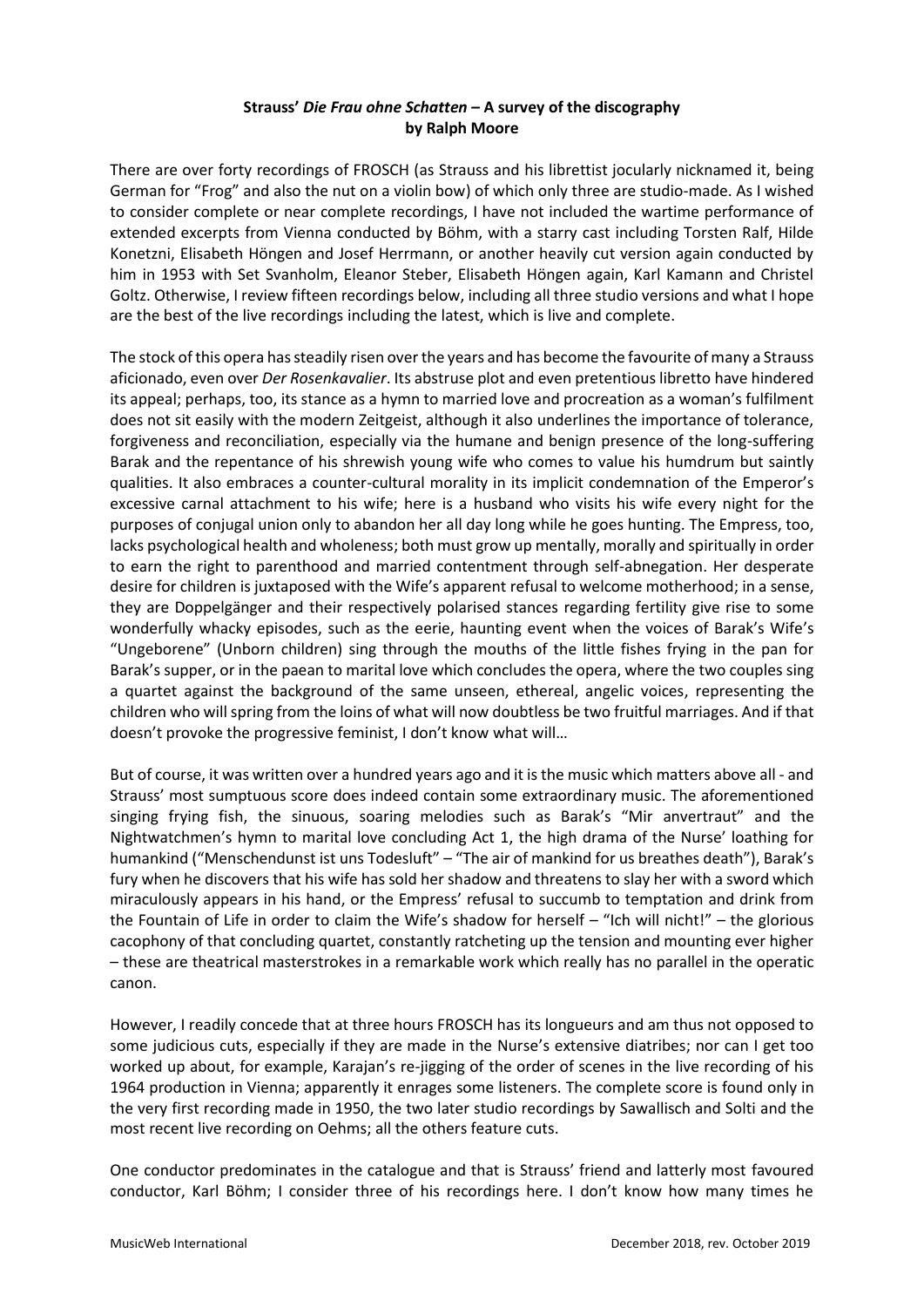conducted it but he certainly took it all over the world for a quarter of a century, having been instrumental in its post-war revival, first in a concert performance in Vienna in 1953, then in a stage production at the rebuilt Staatsoper in 1955, which resulted in the first studio recording for Decca.

Just as Böhm dominates the conducting category, Leonie Rysanek is the soprano most associated with the role of Empress, which she sang so many times over her unfeasibly long career. Any lover of this opera will want a recording featuring her and there is plenty of choice as she sings in no fewer than seven here.

As a final point of interest, Strauss' love affair with the soprano voice and disdain for the tenor voice is well documented; very few of his operas have a major role for a heroic tenor. He wheels one in for the concluding scene of *Ariadne auf Naxos* and punishes him cruelly with music of a wickedly high tessitura, mocks him by giving him preening "Italian tenor" cameo appearances – but admittedly wonderful music – in *Der Rosenkavalier* and *Capriccio*, makes Herod a leering pervert in *Salome*, devotes a few minutes to depicting Aegisth as a weak, bleating victim in *Elektra* and so on. Only in *Die ägyptische Helena* and possibly *Daphne* are tenors given substantial, quasi-heroic – but still morally dubious – roles; the Emperor here is certainly no role-model for aspiring the New Male but at least he has a really meaty part with some sustained singing in heroic mode, so his contribution is crucial and of considerably more importance than in most of Strauss' operas.

# **The recordings**

**Winfried Zillig – 1950** (live radio broadcast; mono) Ponto; Cantus Orchestra - Sinfonie-Orchester des Hessischen Rundfunks Frankfurt

Kaiser - Heinrich Bensing\* Kaiserin - Annelies Kupper Amme - Diana Eustrati Barak – Karl Kronenberg Färberin - Erna Schlüter Geisterbote - Günther Ambrosius Erscheinung eines Jünglings - Joachim Stein Stimme des Falken - Christa Ludwig Stimme von Oben - Käthe Lindloff Einäugige - Rolf Heide Einarmige - Sanders Schier Bucklige - Joachim Stein Ein Hüter der Schwelle des Tempels - Maria Madlen Madsen \*misprinted as Behsing in both issues

This is the first complete recording and furthermore it is absolutely complete, which does not happen again until the Solti and Sawallisch sets. The mono sound is harsh and boxy but clean and acceptable for its provenance and era. The cast is great – not one wobbler among them all. Several of the singers were celebrated in their day but are now rather forgotten; they all have firm, resonant voices, even if Schlüter is occasionally a little shrill and strained, ducking some high Bs and Cs. Kupper sometimes lacks weight and depth but has stamina and penetration – and pinging top notes She reminds me of Deborah Voigt at her best for Sinopoli and really nails the Judgement Scene. Greek mezzo Diana Eustrati, of whom I have never heard, is one of the best Nurses on record and tenor Heinrich Bensing is sturdy and secure, if not the most tonally alluring of Emperors, with a rather wide vibrato. Karl Kronenberg is a baritone of the Josef Metternich type: clean, powerful and attractive of timbre. One Günther Ambrosius – another singer whom I have never previously encountered - is a splendid Spirit Messenger. The cast list tells us that the Voice of the Falcon is Christa Ludwig, who would have been 22 at the time – but even allowing for her youth, it sounds nothing like her and I'm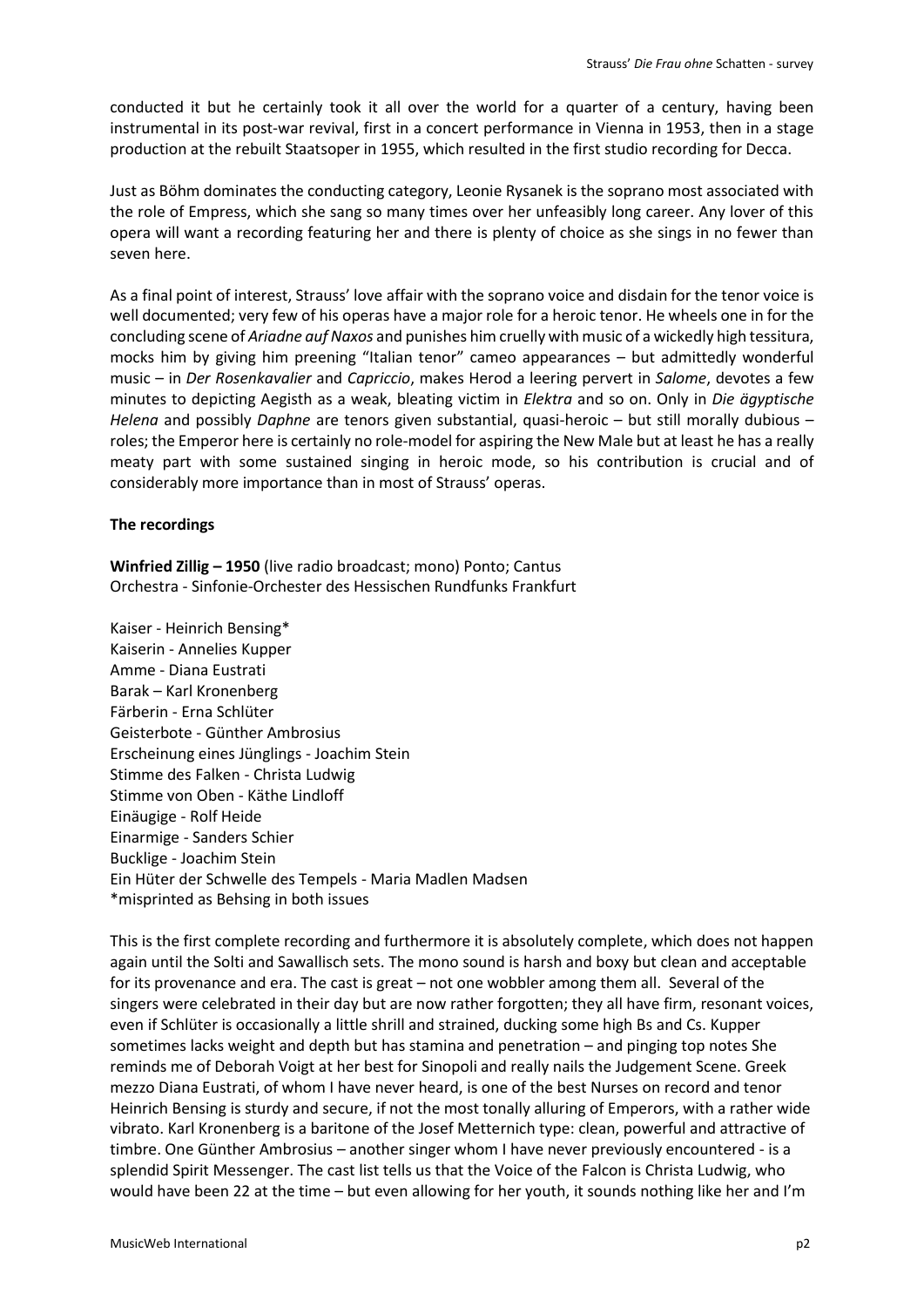sure that's wrong. Zillig is a very competent conductor, inclined to keep things moving fast, which is no bad thing. The Frankfurt Radio Orchestra is phenomenal - extraordinarily good, and not just for a "regional" or "provincial" band.

If you are tolerant of the rather crude sound and can find an affordable copy, I recommend this as thoroughly enjoyable, especially as it gives the score complete, but its sonic and vocal limitations perhaps restrict its appeal to the collector of vintage accounts.

**Rudolf Kempe – 1954 (live; mono)** Walhall (and can be ordered from www.vocal-classics.com) Orchestra - Bayerische Staatsoper Chorus - Bayerische Staatsoper

Kaiser - Hans Hopf Kaiserin - Leonie Rysanek Amme - Lilian Benningsen Barak - Josef Metternich Färberin - Marianne Schech Geisterbote - Kurt Böhme Erscheinung eines Jünglings - Howard Vandenburg Stimme des Falken - Gerda Sommerschuh Stimme von Oben - Ina Gerhein Einäugige - Carl Hoppe Einarmige - Rudolf Wünzer Bucklige - Karl Ostertag Ein Hüter der Schwelle des Tempels - Erika Köth

The mono sound here is clear if rather resonant – rather like the voices. I am not familiar with Lilian Benningsen, but she sings a secure Nurse; her voice sometimes turns shrill but she is more animated and an improvement, I think, over Elisabeth Höngen for Karl Böhm the following year, when three of the principal singers here performed and recorded for Böhm, but they all sound even fresher and firmer here for Kempe in 1954. Kurt Böhme in particular is much steadier here and both Hans Hopf and Leonie Rysanek sound more youthful – although he has some passing intonation problems in the last scene. Her big scene in Act 3 where she appeals to her unseen father and resists temptation is riveting, and her top notes have a thrilling, laser-like intensity to rival Nilsson's. This is surely the best of her seven assumptions of the role of Empress, all considered in this survey.

Metternich and Schech were almost exact contemporaries and in their considerable prime here: his elegant baritone is a beautiful, smooth instrument with impeccable legato and an easy top, imparting real nobility to the humble Dyer, while she for once makes his Wife sound suitably youthful and portrays her vividly without making her sound too shrewish. So often in recordings the pair sound too middle-aged, so their characterisation here is refreshing. The supporting cast and chorus are first-rate, whether they be feuding brothers, serving maids, "Ungeborene" sizzling in a pan or serenading us from the ether, or Nightwatchmen; all are impeccable. Kempe of course has the measure of the score; the "hymn to marital love" surges and soars beguilingly under his direction – but then, I have never heard anything he recorded which was less than superlative and the Munich orchestra is excellent.

This was decidedly for me a "dark horse" recording, which I had not encountered before embarking on this survey, but if you make allowances for the cuts and the limited sound, it is as fine as any of the live, mono accounts.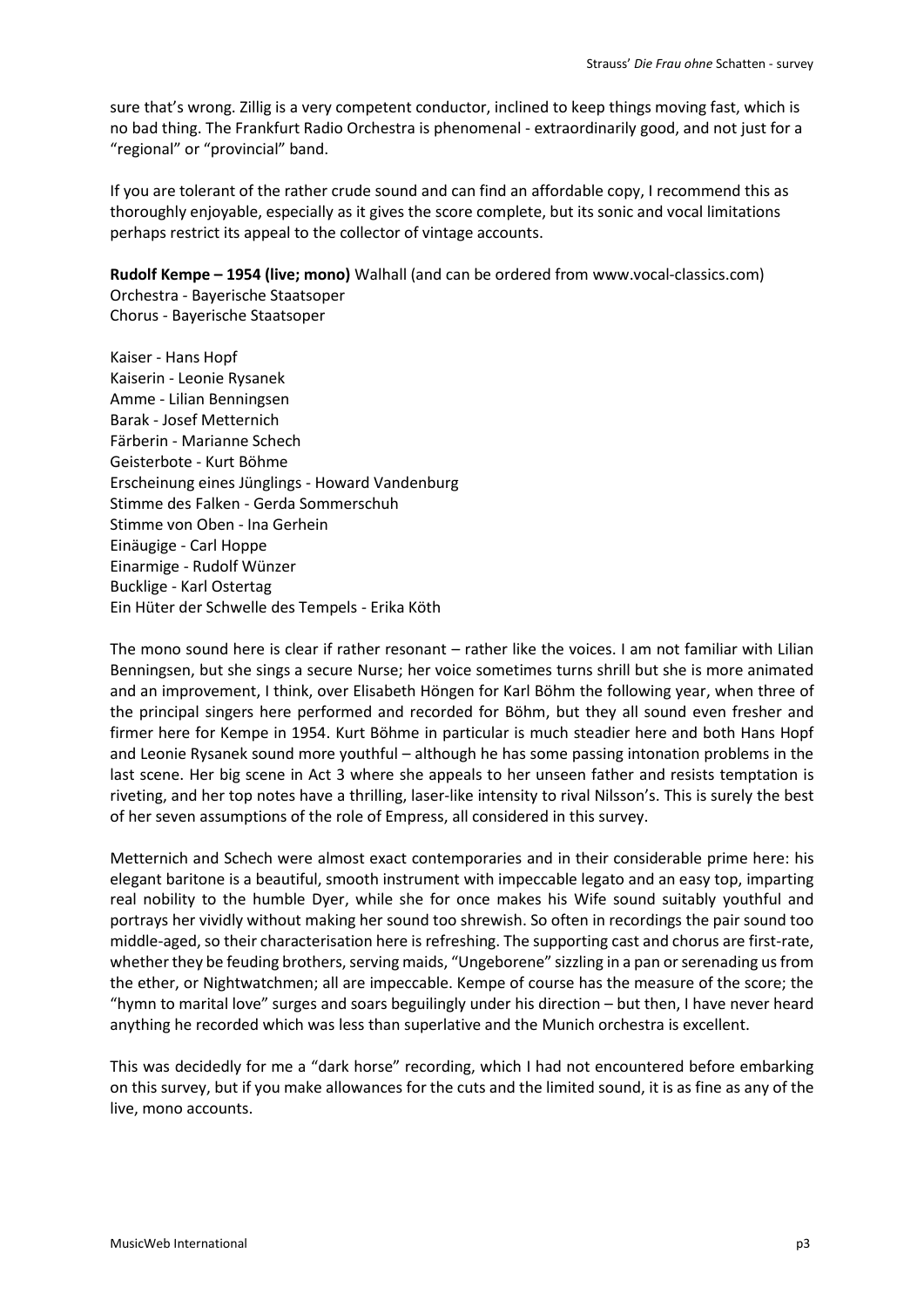**Karl Böhm – 1955** (live; mono) Orfeo Orchestra - Wiener Staatsoper Chorus - Wiener Staatsoper

Kaiser - Hans Hopf Kaiserin - Leonie Rysanek Amme - Elisabeth Höngen Barak - Ludwig Weber Färberin - Christel Goltz Geisterbote - Kurt Böhme Erscheinung eines Jünglings - Karl Terkal Stimme des Falken - Judith Hellwig Stimme von Oben - Hilde Rössl-Majdan Einäugige - Harald Pröglhoff Einarmige - Oskar Czerwenka Bucklige - Murray Dickie Ein Hüter der Schwelle des Tempels - Emmy Loose 3 Wächter der Stadt - Ljubomir Pantscheff; Alfred Poell; Eberhard Wächter

The big difference between this live, stage performance and the studio recording made just after it is the substitution of Paul Schöffler for Ludwig Weber, who is miscast as Barak; his big Wagnerian bass is too unsteady, clumsy and hollow compared with Schöffler's neat, warm sound; frankly, I found much of his singing embarrassing and am not in the least surprised that he was replaced for the recording. The cast is otherwise identical and so, unsurprisingly, is the performance, but of course there are audience coughs and stage noises to contend with in the live recording and there is no advantage to favouring it.

**Karl Böhm – 1955** (studio; stereo) Decca (also in the 10 CD Documents Strauss Anniversary Edition Part II, where it is wrongly designated as mono) Orchestra - Wiener Philharmoniker Chorus - Wiener Staatsoper

Kaiser - Hans Hopf Kaiserin - Leonie Rysanek Amme - Elisabeth Höngen Barak - Paul Schöffler Färberin - Christel Goltz Geisterbote - Kurt Böhme Erscheinung eines Jünglings - Karl Terkal Stimme des Falken - Judith Hellwig Stimme von Oben - Hilde Rössl-Majdan Einäugige - Harald Pröglhoff Einarmige - Oskar Czerwenka Bucklige - Murray Dickie Ein Hüter der Schwelle des Tempels - Emmy Loose

This opera has pretty much led a charmed life as far as recordings go and many are highly recommendable. However, this was the first complete one and the first thing to say is that the clean, slightly narrow and fuzzy stereo sound is superb for its era, constituting no real technical barrier to the prospective purchase. There are moments when the definition goes and distortion reigns; fortunately, the aural landscape comes into focus for passages such as that which depicts Barak's paean to marital love in Act I, when the Vienna Philharmonic plays divinely; indeed, chief among its many glories is the playing of the VPO under Böhm, it is simply glorious under a leader whose violin is so important in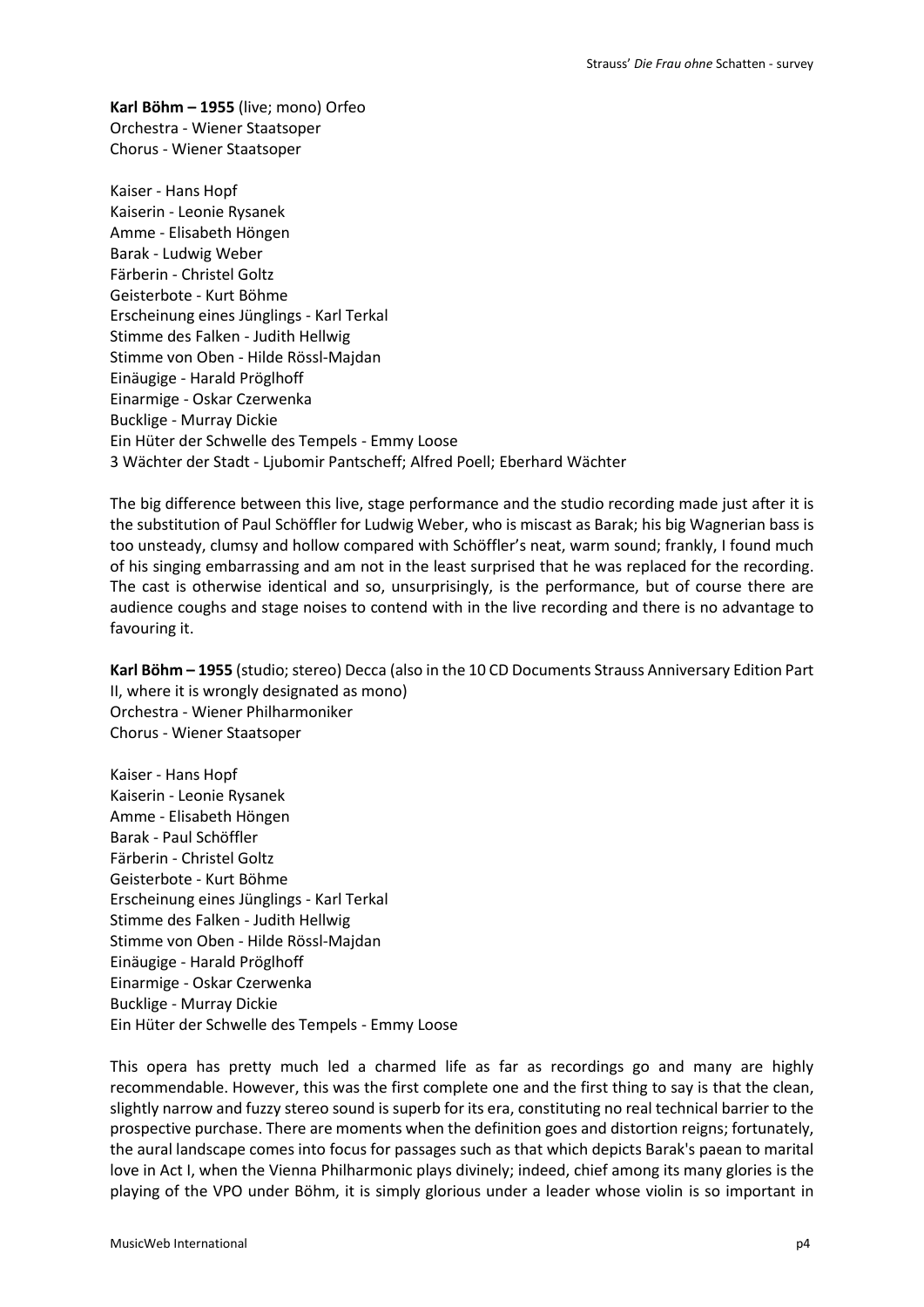passages such as the opening of Act III (no doubt someone can confirm his identity but presumably it's Willi Boskovsky). An excellent balance between voices and orchestra is maintained and even if there isn't great depth, instrumental and vocal lines emerge very cleanly. A minor quibble is that the engineers don't distance the voices of Barak and his wife in the last scene before they are re-united; there is a touch of the "recording session" atmosphere - but maybe that's explained by the fact that apparently the artists were in overcoats huddled over the microphones in the freezing hall, owing to Decca's refusal to heat it!

Despite knowing that Böhm is invariably at his best in Strauss operas, I had hitherto avoided this recording as a result of my supposed aversion to Hans Hopf. However, I was wrong; here in 1955 he is very fine; powerful and able to maintain a good line and he even manages a degree of controlled subtlety as the Emperor, even though by the early sixties he had become a bawler. Leonie Rysanek is in finest voice, both delicate and powerful by turns, with very little of the "lowing" mannerism which occasionally afflicted her voice later and she acts so vividly in the "Golden Water of Life" scene. Christel Goltz could be vocally awkward, even plummy and cloudy of tone, with a vibrato that often threatens to obtrude, but we catch her here as the Wife in best voice before her vocal decline; mostly accurate, intense and impassioned. Veteran Paul Schöffler is a warm, deeply humane; if slight nasal, Barak. The supporting cast consists of Vienna stalwarts of the era; slight disappointment comes from Kurt Böhme and Elisabeth Höngen. Both are somewhat under-powered: he is imposing as the Spirit Messenger but also a bit rocky and blaring and she, despite presenting a credibly creepy, odious Nurse and mostly coping with her hideously difficult music, lacks resonance and heft at big moments such as when she declaims "Weh über dich" and the Empress rejects her in Act III. Supporting roles are strongly cast, as you might expect from Vienna in the mid-fifties.

This has special virtues in that it finds Rysanek in most youthful voice and historical value, too, as a monument to the greatness of the Viennese opera operating under trying conditions in the mid-50's.

# **Joseph Keilberth – 1963** (live; stereo) Brilliant; DG

Orchestra - Bayerische Staatsoper Chorus - Bayerische Staatsoper

Kaiser - Jess Thomas Kaiserin - Ingrid Bjoner Amme - Martha Mödl Barak - Dietrich Fischer-Dieskau Färberin - Inge Borkh Geisterbote - Hans Hotter Erscheinung eines Jünglings - Georg Paskuda Stimme des Falken - Gerda Sommerschuh Stimme von Oben - Herta Töpper Einäugige - Carl Hoppe Einarmige - Max Proebstl Bucklige - Paul Kuen

Although it is a live performance from 1963, this titanic - some would say overblown - opera, is in excellent stereo sound with an occasionally audible prompter, some slight crackle and pre-echo here and there, not too much coughing until Act II and the singers only occasionally going off mike or crowding to the left of the aural picture. The sound of the Bayerisches Staatsorchester, in particular, emerges as warm and detailed. Furthermore, it is now available in a super-bargain "Brilliant" label issue and is highly recommendable, despite a few drawbacks.

Keilberth's masterful conducting, close to Karajan's for sheer beauty, is apparent from the extended orchestral interludes; they play Barak's love theme with ineffable tenderness and passages such as the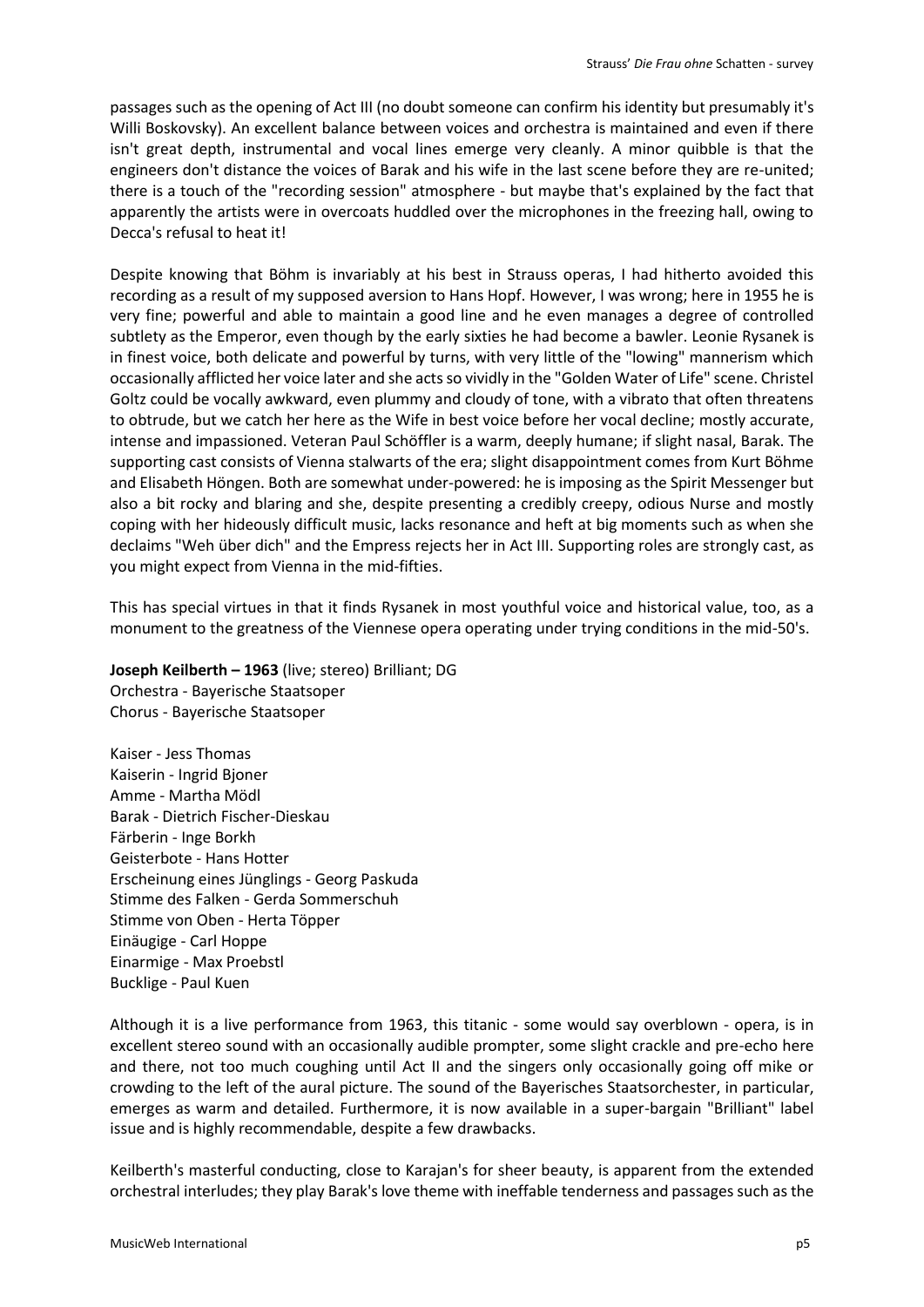long cello and violin solos are intensely moving. True, the horns tire towards the end but this is live, after all.

There are cuts, pretty much standard practice in most performances as this work proves unwieldy and prone to longueurs on stage. In principle, I can tolerate this, especially if I appreciate that I am listening not to a studio recording but to the record of an entertainment devised for the pleasure of a live audience; however, after a few permissible snips mostly to the Nurse's role, the excisions in the last Act are savage, losing nearly a quarter of an hour's music compared with the full score that Solti and Sawallisch give us in their studio recordings. The confusions and misdirections of Act III are considerably simplified to allow the production to concentrate on the main focus of the drama: the Empress' epiphany - although her spoken passage and even the Emperor's song on awakening from petrifaction are heavily cut. Furthermore, most of the cuts help Martha Mödl to get through her role as Nurse; despite her dramatic intensity and ability to suggest that character's innate depravity, by this stage of her career she is struggling with a pronounced beat in her voice which worsens as the evening proceeds.

Hans Hotter, too, has a touch of wobble but brings great, hieratic authority to his role - again cut - as the Spirit Messenger and the cast in general consists of first -rate singers, although, as ever, I have my reservations about Fischer-Dieskau simply having enough voice to fulfil the demands of the part. Still, he is in his best period before greyness crept into his tone and although he is no Walter Berry or José van Dam, he avoids sounding too windy up top and creates a really human Barak. The two soprano leads are stupendous: Bjoner starts quietly and delicately but grows in stature and she rises nobly to find enormous intensity and power for her last great scene, her voice becoming increasingly penetrating and powerful; Borkh is similarly vibrant and intense; using her quick vibrato to colour her tone and permit her to encompass both the biting scorn and the anguished penitence required of the Dyer's Wife. In many ways, she reminds me of Deborah Voigt's equally convincing performance for Sinopoli. Jess Thomas is in finest voice as the Emperor, only the merest hint of bleat occasionally creeping in to disrupt his line; he is exceptionally powerful and tormented in his "Falke, Falke" outburst when he believes he has been betrayed by his wife.

For a recording over fifty years old, cuts and all, this remains a splendid introduction to an opera which requires some forbearance for its length and convolutedness but remains enormously rewarding as long as one buys into the underlying philosophy regarding the fulfilment of marital love in fecundity and although this might not be a first recommendation, at Brilliant's prices anyone can afford to experiment.

# **Herbert von Karajan – 1964** (live 11/6/64; mono) DG Orchestra - Wiener Philharmoniker Chorus - Wiener Staatsoper

Kaiser - Jess Thomas Kaiserin - Leonie Rysanek Amme - Grace Hoffman Barak - Walter Berry Färberin - Christa Ludwig Geisterbote - Walter Kreppel Erscheinung eines Jünglings - Fritz Wunderlich Stimme des Falken - Lucia Popp Stimme von Oben - Margarita Lilowa Einäugige - Siegfried Rudolf Frese Einarmige - Ludwig Welter Bucklige - Erich Majkut Ein Hüter der Schwelle des Tempels - Lucia Popp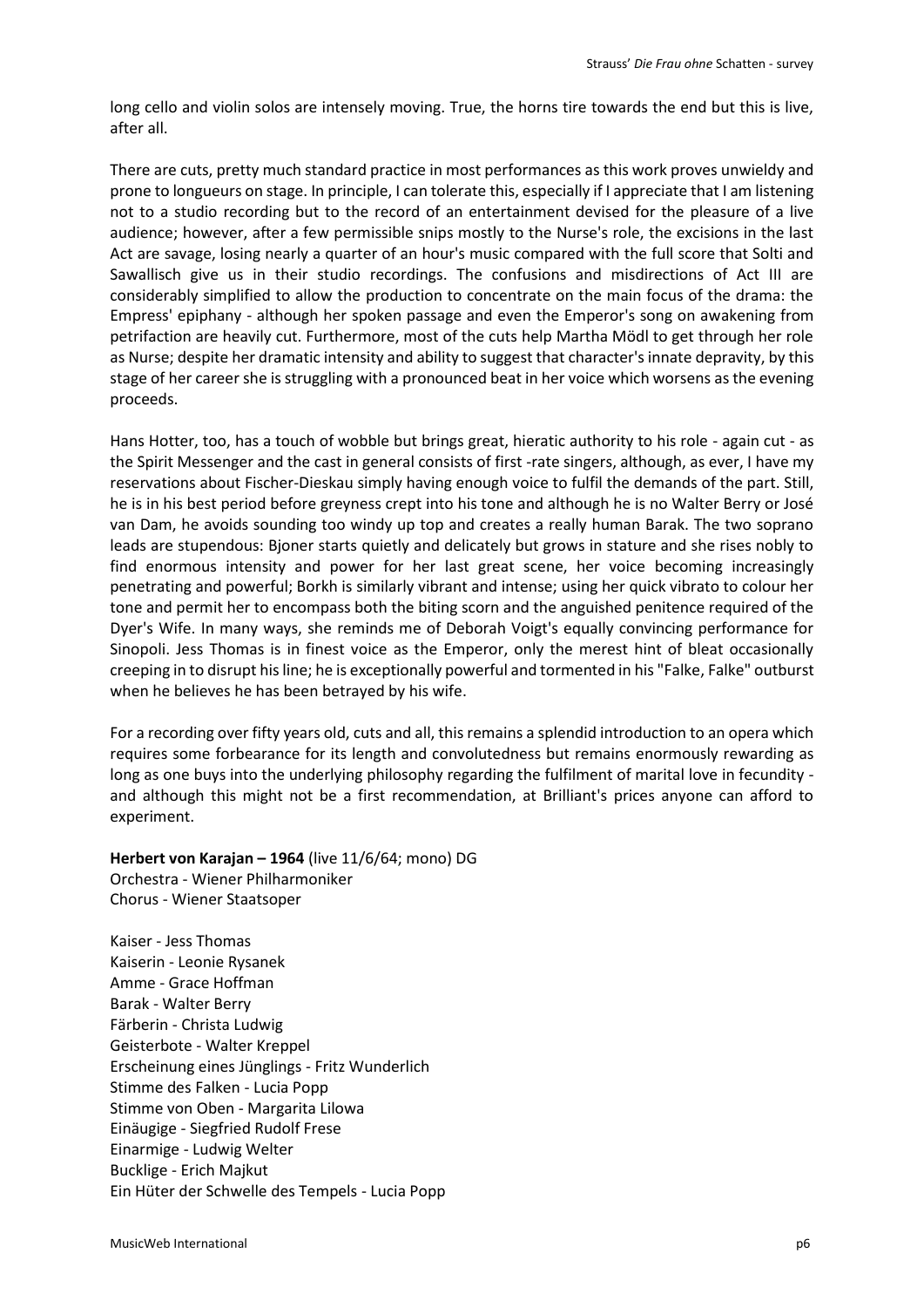This is the live recording of the 11 June 1964 premiere and as such is the alternative to the recording of the 17 June, which was Karajan's last collaboration with the Viennese State Opera as artistic director. The premiere cast is even starrier than the subsequent performance, the greatest gains being Christa Ludwig instead of Gladys Kuchta as the Dyer's Wife and Walter Berry as Barak the Dyer instead of Otto Wiener. Although Kuchta is perfectly fine, Ludwig brings greater lustre of voice and more nuance in her acting as she moves from downtrodden malcontent to shrewish harridan to grateful penitent. Berry is far preferable to Wiener, having a much richer, more beautiful voice and a manlier presence, although Wiener characterises Barak sympathetically. The other big casting difference is that here Leonie Rysanek is the Empress rather than Gundula Janowitz. As much as I love the latter's shimmering sound, Rysanek brings more authority and presence to the role. After a slightly uncertain start her top notes soar thrillingly and she acts with her voice tellingly. Jess Thomas, Grace Hoffmann and Lucia Popp are first class in their roles as the selfish Emperor and malevolent nurse respectively. Typically, Karajan spared no expense in importing the finest singers, so we enjoy the bonus of stars like Fritz Wunderlich and Lucia Popp in relatively minor but crucial roles.

Some critics have huffed and puffed about the cuts and rearrangements of scenes effected Karajan in Act 2 but they are not really serious or damaging; the best music is retained and the scene-shifting was done to try to clarify and streamline the over-complex and abstruse plot. It is an opera which can stand some cutting, although I agree that some of Karajan's excisions in Acts 2 and especially 3 come close to disfigurement. The Vienna Staatsoper Orchestra plays as well as you would expect the Vienna Phil in disguise to do and Karajan totally has the measure of the fiendishly complex score: ensemble and co-ordination is excellent throughout, while the sheen on the strings and the beauty of woodwind and brass playing are exemplary. The cello solos in the Second Act "Falke" scene and on Band 6 of Act 3/CD3 are exquisite.

The sound is surprisingly good for a mono recording of the era; very acceptable and only slightly muddy.

**Herbert von Karajan – 1964** (live 17/6/64; mono) Gala Orchestra - Wiener Philharmoniker Chorus - Wiener Staatsoper

Kaiser - Jess Thomas Kaiserin - Gundula Janowitz Amme - Grace Hoffman Barak - Otto Wiener Färberin - Gladys Kuchta Geisterbote - Walter Kreppel Erscheinung eines Jünglings - Ermanno Lorenzi Stimme des Falken - Lucia Popp Stimme von Oben - Margarita Lilowa Einäugige - Siegfried Rudolf Frese Einarmige - Ludwig Welter Bucklige - Erich Majkut Ein Hüter der Schwelle des Tempels - Lucia Popp

DG have made available the live recording of the 11 June 1964 premiere of this blockbuster among Strauss operas and Karajan's last collaboration with the Viennese State Opera as artistic director. This is the cast which featured in the subsequent performances and is a live recording of the performance of 17 June - Karajan's last with the Wiener Staatsoper. It is, as such, a notch below the first night in that we have Gladys Kuchta instead of Christa Ludwig as the Dyer's Wife and Otto Wiener as Barak the Dyer instead of Walter Berry. Kuchta is in fact perfectly good but does not have Ludwig's amplitude or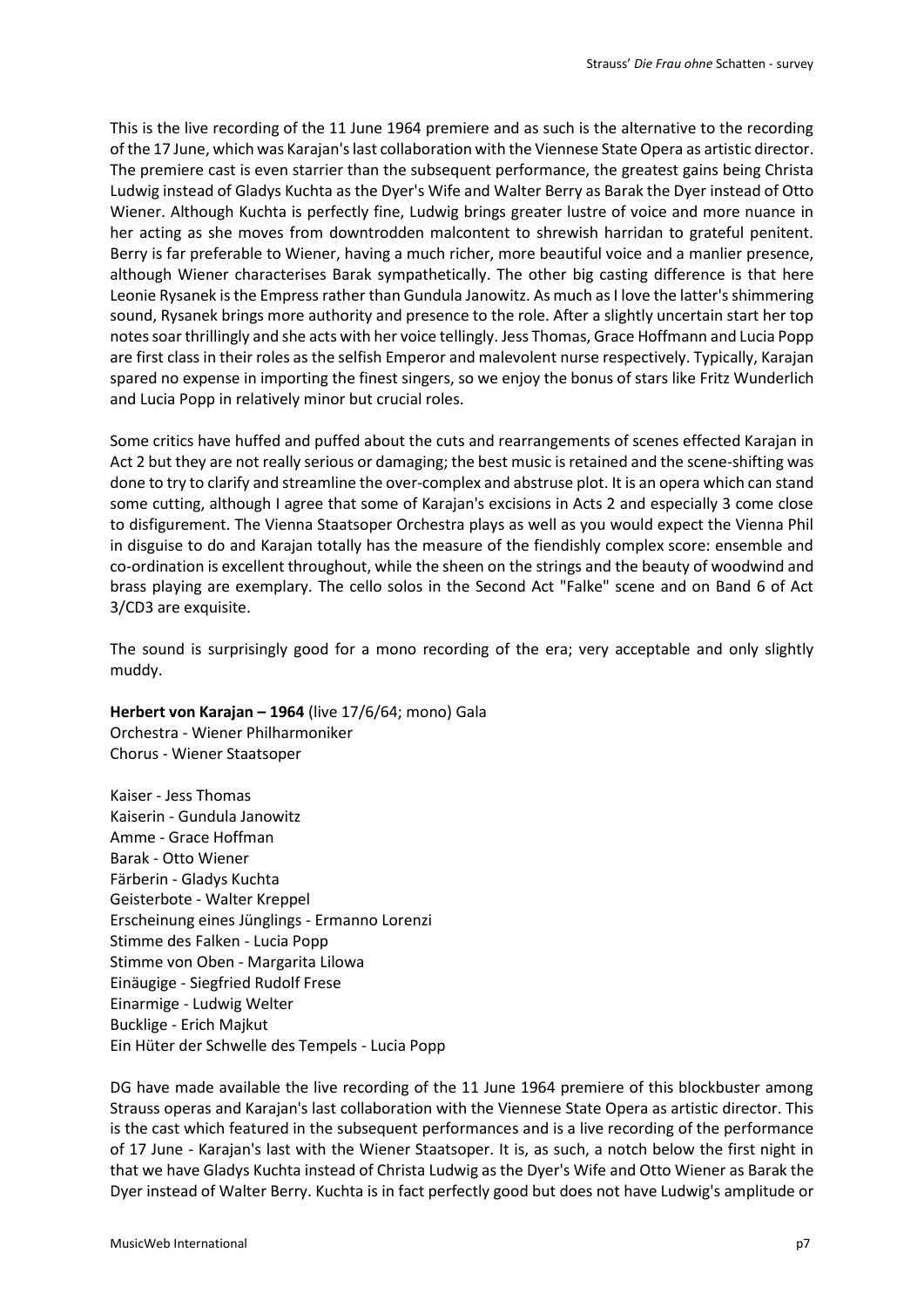lustre of tone; Wiener is most definitely something of a liability with his pinched, nasal baritone compared with Berry's vocal splendour but he characterises very well and is touching. Jess Thomas, Grace Hoffmann and Lucia Popp repeat their successful assumptions of their roles as the selfish Emperor, malevolent nurse and three different characters in Popp's case. The big and most interesting change of personnel is the substitution of the very young (27) Gundula Janowitz for the more experienced and bigger-voiced Leonie Rysanek. She gives us a gorgeously vocalised, vulnerable Empress who engages our sympathies easily and entices our ear with the laser-beam purity and security of her tonal emission. She sings within her limitations and is still impressive because the sound is so incisive and bright. "Vater, bist du's" in Act 3 is superbly controlled; the combination of the warm cello and her silvery tone creates a musical highlight. The cast list credits Fritz Wunderlich as the Apparition of the Young Man. He certainly sang that role in the premiere but I'm sure he does not here; his voice is unmistakable and the tenor we hear is one Ermanno Lorenzi.

Please see above, what I write in my review of the premiere of this production regarding the cuts and changes Karajan made to the running order.

As a generous bonus typical of Gala, we are given at the end of each Act/disc excerpts from the celebrated 1974 production conducted by Böhm (see the next review of the complete performance on Opera d'Oro) which concentrate on scenes featuring Berry and Ludwig - particularly apt and welcome given that they compensate for the relative ordinariness of the contributions of Wiener and Kuchta to the main item here - and thus mostly avoid illustrating how Rysanek is heard to advantage in the recording of the 1964 premiere, where she is in better, fresher voice.

**Karl Böhm – 1966** (live; mono) The Opera Lovers - and included in the box set: The Inaugural Season: Extraordinary Met Performances From 1966-67 Orchestra - Metropolitan Opera Chorus - Metropolitan Opera

Kaiser - James King Kaiserin - Leonie Rysanek Amme - Irene Dalis Barak - Walter Berry Färberin - Christa Ludwig Geisterbote - William Dooley Erscheinung eines Jünglings - Robert Nagy Stimme des Falken - Carlotta Ordassy Stimme von Oben - Belen Amparan Einäugige - Clifford Harvuot Einarmige - Lorenzo Alvary Bucklige - Paul Franke Ein Hüter der Schwelle des Tempels - Mary Ellen Pracht

Release of this performance was apparently long delayed by the refusal of a minor cast-member to grant permission so it was available only via unofficial collectors' websites until its inclusion in the above Metropolitan Opera Inaugural Season box set. It is in fairly shallow, peaky mono remastered from analogue tapes of the Saturday matinee radio broadcasts, but is very listenable and of course has Böhm showing his usual mastery of the score conducting the Famous Four members of the Strauss Family in best, most youthful voice plus Irene Dalis in blazing form. Everything I say about the singers in their later performances from the 70's below applies here but even more so given that time has not yet begun to erode their vocal prowess; my only reason for marginally preferring those later recordings is that they are in stereo and some feature my favourite Nurse in Ruth Hesse and/or Birgit Nilsson as the Dyer's Wife, who is different from Christa Ludwig but an equally riveting interpreter of that role –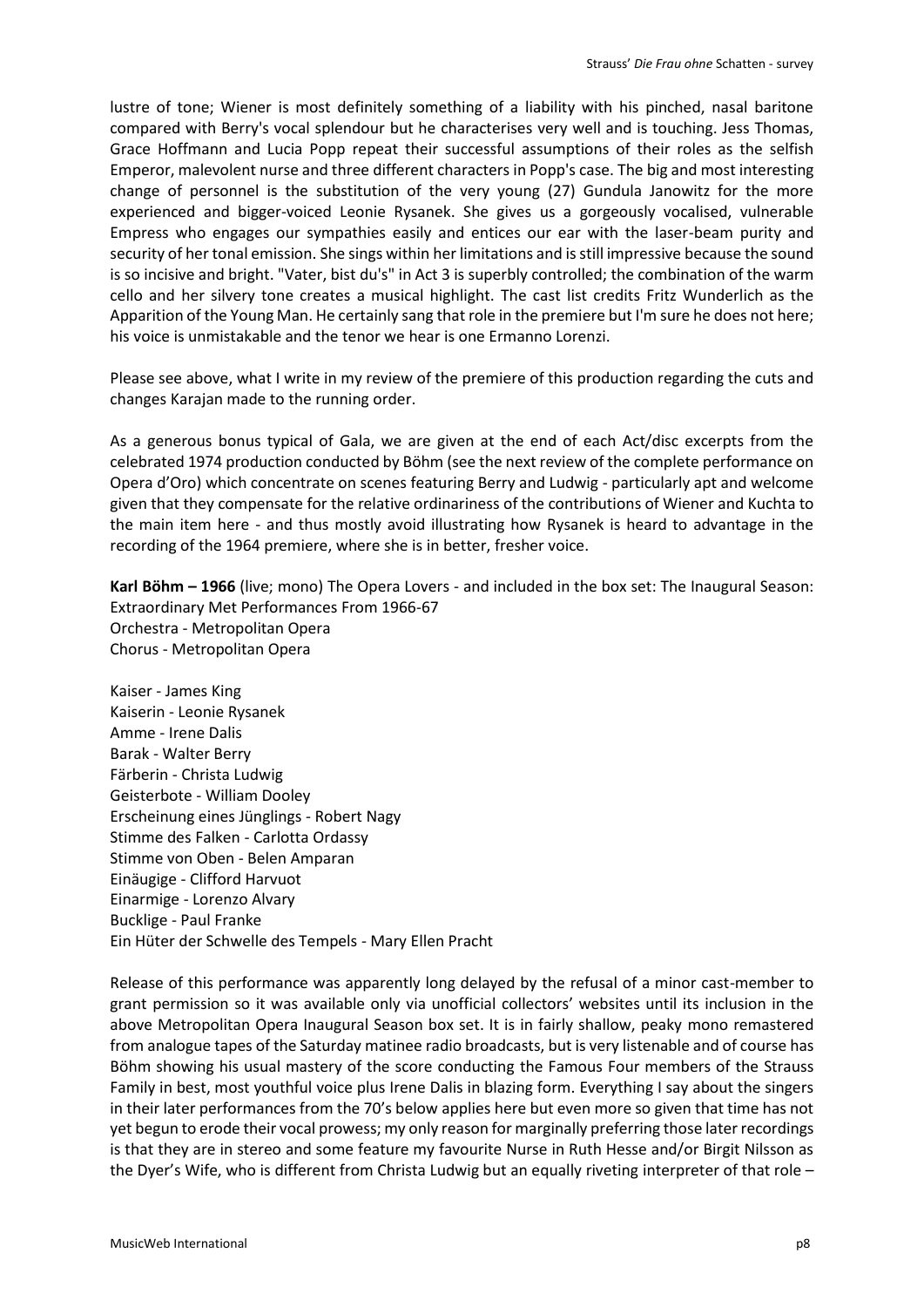and of course those performances are easily and affordably available, whereas this is more difficult and expensive to acquire.

**Karl Böhm – 1974** (live; stereo) Opera d'Oro Orchestra - Wiener Philharmoniker Chorus - Wiener Staatsoper

Kaiser - James King Kaiserin - Leonie Rysanek Amme - Ruth Hesse Barak - Walter Berry Färberin - Christa Ludwig Geisterbote - Martin Egel Erscheinung eines Jünglings - Martin Schomberg Stimme des Falken - Maria Haug Stimme von Oben - Ingrid Mayr Einäugige - Zoltán Kéléman Einarmige - Lorenzo Alvary Bucklige - Murray Dickie

**A**pparently earlier issues on the Opera d'Oro label had a problem with having been transferred a semitone sharp. I have checked mine and the bonus excerpts on the preceding Gala recording above against other recordings and it seems that the pitch issue was subsequently resolved in later issues. The sound is remarkably clear and the voices emerge vividly, even if the orchestra is less immediate. This fields for the last time the dream team, shortly before Ludwig wisely abandoned all her soprano roles, which wowed the Met in the 60's and toured the world in this opera as the "Strauss Family". Both she and Rysanek struggle a bit with the top notes and it is true that they tire a little towards the end; Rysanek may be heard to advantage in her youthful prime twenty years earlier for Kempe and in Böhm's studio recording but she and Ludwig are still mightily impressive here, both in blazing form. We simply do not hear voices like theirs any more, such that a few skimped top notes fade into insignificance. Berry is ideal as Barak, and it matters little whether you hear him here or in any of the other four recordings in which he sings that role; he is invariably tender, powerful and touching. James King battles manfully with the killer-role of the Emperor and mostly triumphs. Ruth Hesse always was one of the best exponents of the role of the Nurse: malevolent, assured and secure of voice; I wonder why she was not more widely celebrated as a singer.

Of course, Böhm and the VPO are right at home here and the playing is magnificent, even if the orchestral sound is a bit opaque. This is a very satisfying, indeed thrilling, recording.

**Karl Böhm – 1975** (live; stereo) Link; Opera Depot Orchestra - Wiener Philharmoniker Chorus - Wiener Staatsoper

Kaiser - James King Kaiserin - Leonie Rysanek Amme - Ruth Hesse Barak - Walter Berry Färberin - Ursula Schröder-Feinen Geisterbote - Robert Kerns Erscheinung eines Jünglings - Martin Schomberg Stimme des Falken - Maria Haug Stimme von Oben - Ingrid Mayr Einäugige - Zoltán Kéléman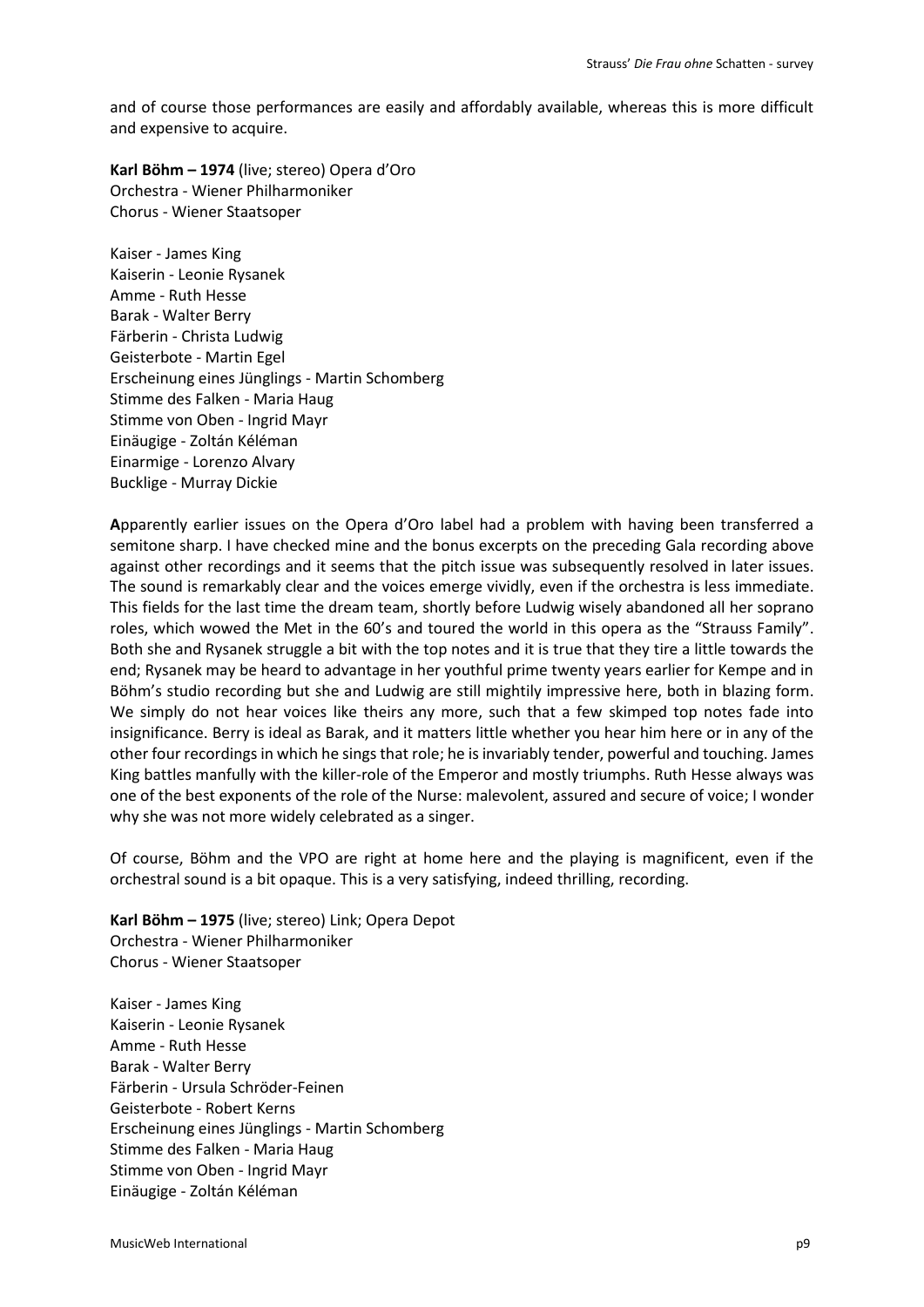Einarmige - Lorenzo Alvary Bucklige - Murray Dickie

I confess to having heard only extensive excerpts of this live Salzburg recording - some of which are appended to the Bella Voce issue of Ursula Schröder-Feinen's 1977 live Elektra - rather than the recording in its entirety but they are so good that I have chosen to include it in this survey as it is available on order from Opera Depot.

It has an impressive cast, including the very under-recorded Ursula Schröder-Feinen who gives us a powerful, pure-toned, neatly vocalised Empress. Walter Berry is a familiar Barak, deeply expressive if somewhat more nasal than of yore and Rysanek defies the years with a shining Empress – apart from only just making the high C in the Fountain Scene – Ruth Hesse is a formidable Nurse and James King a virile Emperor.

However, unless you specifically want Schröder-Feinen as the Dyer's Wife, you also have the option of live recordings featuring the Famous Four of King, Rysanek, Hesse and Berry with Böhm conducting, either with Ludwig in 1974 or Nilsson in 1977, so we are spoilt for choice.

**Berislav Klobucar – 1975** (live: stereo) Sterling Orchestra - Kungliga Hovkapellet Stockholm Chorus - Kungliga Hovkapellet Stockholm

Kaiser – Matti Kastu Kaiserin – Siv Wennberg Amme – Barbro Ericson Barak – Walter Berry Färberin – Birgit Nilsson Geisterbote – Bo Lundberg Erscheinung eines Jünglings – Tord Slättergård Stimme des Falken – Birgit Nordin Stimme von Oben – Ileana Peterson Einäugige – John-Erik Jacobsson Einarmige – Carl-Johan Falkman Bucklige – Rolf Cederlöf Ein Hüter der Schwelle des Tempels – Hillevi Blyloods 3 Wächter der Stadt – Björn Asker; Gunnar Lundberg; Håkan Hagegård

This FROSCH is a difficult recording to assess, in that it is a complex admixture of enormous strengths and some inescapable disadvantages. It is also a permanent record of a live performance in a run which the Stockholm music critic called "the greatest in 200 years", and indeed it must have been a privilege indeed to attend such a powerful representation of an opera which has always been considered among the most challenging to stage successfully. Strauss considered it to be his greatest work, but its fantastical setting, obscure plot and abstruse, prolix libretto baffled audiences at its premiere in 1919 and its place in the mainstream repertoire has only relatively recently been established, since when it is often cited by hardcore Straussians as their favourite of his operas, despite the claims of *Der Rosenkavalier*.

It is rare to encounter this work uncut, either live or recorded, and this performance is no exception; there are cuts in all three Acts amounting to around fifteen or twenty minutes. Most of them are made in the Nurse's music: there are a few minor snips in Acts 1 and 2 but they are mostly in Act 3 where she pleads with the Empress, curses mankind and argues with the Spirit Messenger. The passage where Barak and his wife wander in search of each other is also truncated and this is this cut I most regret. Only the individual listener can decide whether these are substantially damaging; I have never much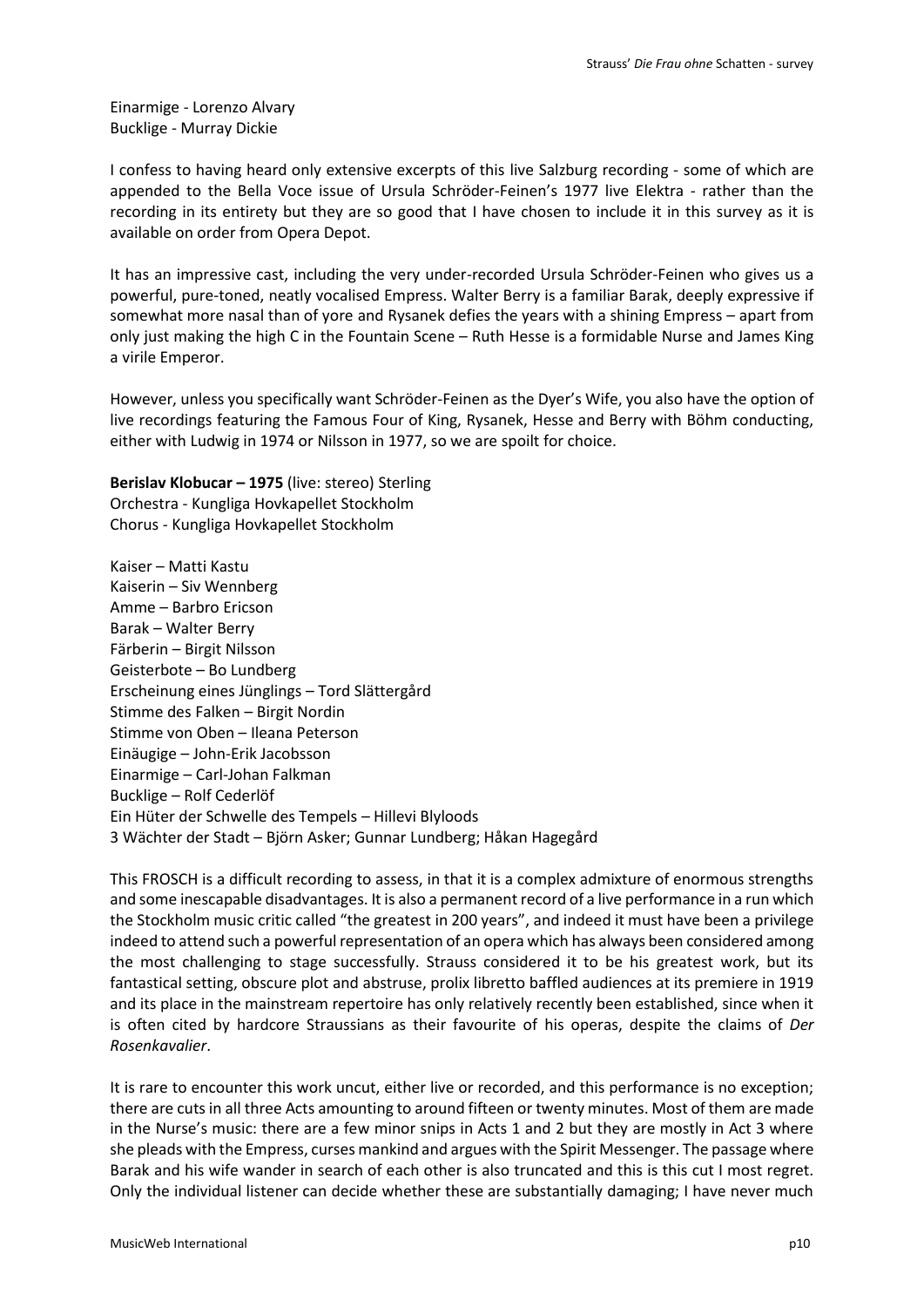minded a few judicious excisions in this long opera and still consider Sinopoli's composite live recording to be its greatest realisation despite them. Thankfully, the last two great scenes leading to the triumphant climax, are left uncut.

However, if you want the entire work unadulterated, your options are now Solti's lavish recording for Decca, Sawallisch on EMI and the recent issue conducted by Sebastian Weigle. All have their merits and critics: the casting is starrier and the singing consequently better on the first two but Weigle's conducting in particular has been commended by knowledgeable commentators; I have not heard it.

But back to this recording: the provision of a full German-English libretto, shrink-wrapped with the box set, is rare and welcome, even though the cuts employed here are not indicated in it, which makes following the text slightly hard work when the singers appear suddenly to jump ahead. As this is presented as a joint tribute to Swedish diva Siv Wennberg and Birgit Nilsson, a long and quite interesting interview with the former and an evaluation of the latter, along with biographical notes, a synopsis, track and cast lists have all been included in the booklet which fits into the box (as opposed to the separate libretto).

The live sound is excellent for 1975, with few coughs and the orchestra well forward without drowning the voices. The string playing is occasionally lean compared with the more sumptuous sound of the VPO but there are some lovely individual contributions, such as the cello solos in the Transformation Scenes. Applause at the end of Acts is enthusiastic. Klobucar was a seasoned Strauss conductor and paces the work ideally.

For me, there are two main areas of contention in the performance: both centre on my personal response to the voices of Wennberg and the primo tenore, Matti Kastu. About Nilsson, there is no doubt: despite being 57 at the time, she is blazing form, dominating the stage and perhaps profiting from the fact that at this stage of her career the Dyer's Wife suits the fit of her voice better than the Isolde she was to sing a year later In Vienna, which betrays wear and tear. She was still successfully singing the Wife for Böhm in 1977 but she is marginally better here, two years earlier. The laser top is secure, the middle steady and she is especially impressive in the last scene of Act 2, where she and Wennberg are electric, and in her lament opening Act 3, which is powerful, nuanced and deeply felt. She is both shrewish and touching, even if evidently rather mature for the role of the young wife.

Wennberg's voice is a conundrum to me. Her soprano suggests a combination of Gundula Janowitz and Elisabeth Schwarzkopf: it is often almost childlike and slender, with a minimum of vibrato which can sound fluttery and lends it a slightly "flat", narrow quality. That permits her soprano to penetrate the thick orchestral textures but top notes sometimes thin out alarmingly. The last Act brings out her best and she is in some ways more convincing as the ethereal Empress than more generously vocally endowed exponents of the role such as Rysanek. As with the other two singers with whom I compared her, some swoon over her sound, others find it unsettling. Her commitment is not in doubt and she certainly rises to the challenges of this extraordinarily demanding role. However, her German diction is at times decidedly indistinct and approximate; she gabbles her spoken dialogue in Act 3 which is, in any case, heavily cut to just a few lines. It is also regrettable that during the spoken "Ich will nicht" scene, in an otherwise virtually unflawed live recording, there is audible talking in the background, presumably from stage hands, all of which rather lowers the dramatic tension usually generated at that point in performance.

My other reservation arises from Matti Kastu's voice. I have previously encountered him only in what I frankly consider to be his inadequate contribution to Dorati's *Die ägyptische Helena* and find him to be only marginally more impressive here. He simply has little of the heroic quality we hear best in Ben Heppner's and Hans Hopf's Emperors and which James King, Placido Domingo and René Kollo all bring to that role; his tenor is pinched and uningratiating, like Windgassen on a very bad night. He is not a disaster but certainly represents the weakest point in the cast, especially in the exalted company of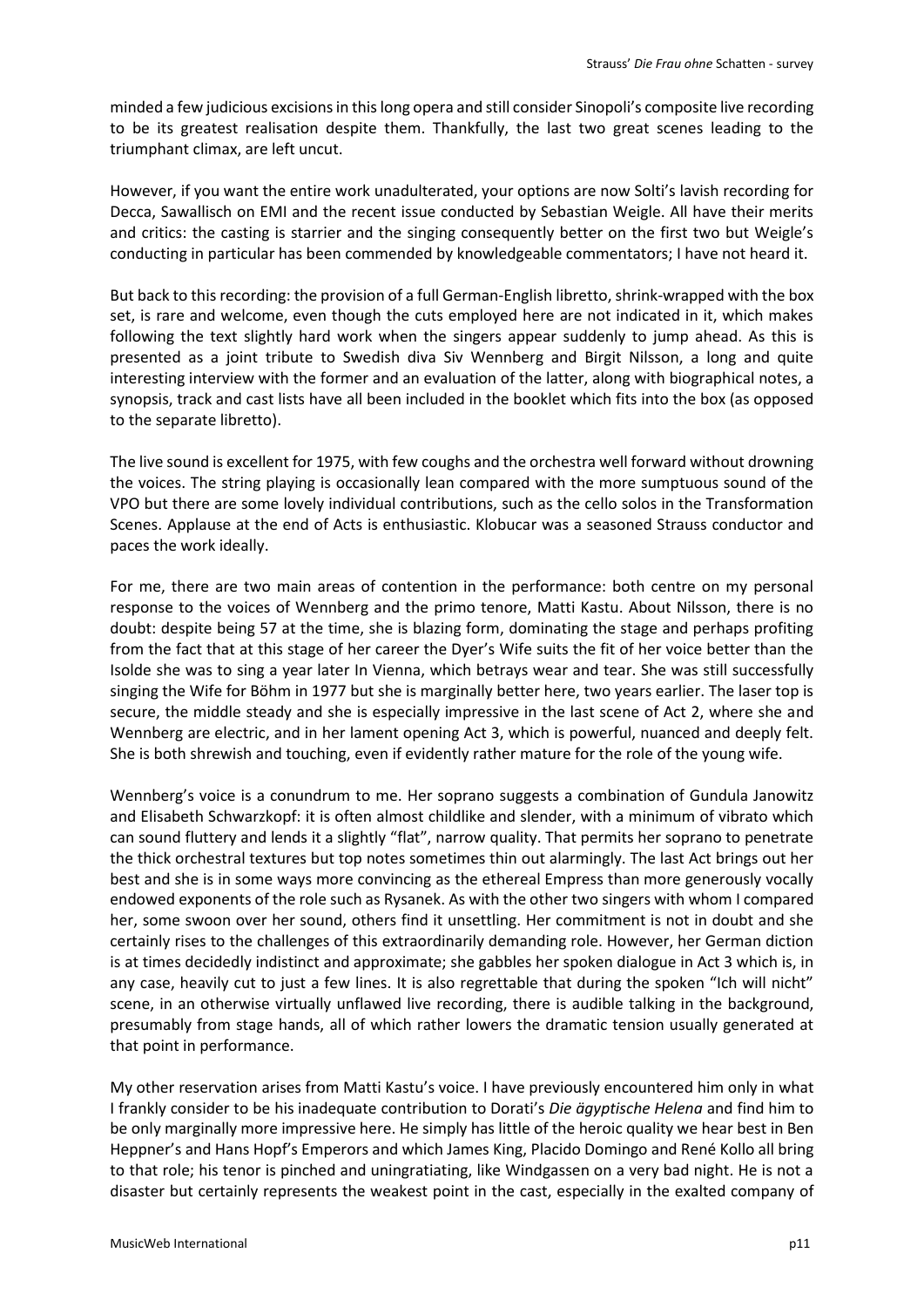Walter Berry, the Barak of his generation, and Barbro Ericson, a Nurse of great strength and presence. She is intermittently a bit hooty and glottal, but she dominates what remains an Everest among mezzo roles, despite the cuts. Berry has both the warm lyricism and the touch of nobility in his tone that Barak requires; he and Nilsson make a wonderful team. The cast is otherwise excellent; I note the presence of a young Håken Hagegård as a Watchman.

The jubilant final quartet does not reach the exalted heights of Sinopoli's account, mainly because neither the Emperor nor the Empress has quite the power to match the Barak and Wife but it still makes it mark as one of the most stirring conclusions in all opera. As a souvenir of a great occasion, this live recording certainly satisfies and despite its deficiencies and cuts, is still worthy of consideration as a collector's choice.

**Karl Böhm – 1977** (live composite; stereo) DG Orchestra - Wiener Staatsoper Chorus - Wiener Staatsoper

Kaiser - James King Kaiserin - Leonie Rysanek Amme - Ruth Hesse Barak - Walter Berry Färberin - Birgit Nilsson Geisterbote - Peter Wimberger Erscheinung eines Jünglings - Ewald Aichberger Stimme des Falken - Lotte Rysanek Stimme von Oben - Gertrude Jahn Einäugige - Hans Helm Einarmige - Lorenzo Alvary Bucklige - Murray Dickie

Whether this is the best recording available is a subjective decision. I readily acknowledge that several of the great artists here were past their best years but that does not invalidate its cumulative impact of this live performance, which is immensely vivid and touching, informed by the singers' long stage experience and a vocal technique which allows them to defy the years.

I happened first to listen to this back to back with Böhm's pioneering studio recording from twentytwo years earlier, in 1955. Of course, the astonishing thing is that we hear the same Empress in both versions, and apart from slight clouding and curdling of the lower regions of her voice, Leonie Rysanek remains astonishingly intense and able to let rip with soaring top notes. So large a voice needed a counterpart and Birgit Nilsson in her late fifties still had the amplitude and "cutting edge" required to cut through Strauss's dense orchestration, even if a little of the gleam had faded. She is simply stunning in first her defiance of Barak then in the moment of her realisation that she loves him. But for me the biggest improvement over 1955 is Ruth Hesse as the Nurse; she has the heft and bite to convey real malice where I found Elisabeth Höngen eerie but a littler pale. One Peter Wimberger - a singer unknown to me - is also a big improvement over Kurt Böhme as the Spirit Messenger; he is much steadier and nobler of tone. James King strains a little and the occasional bleat escapes his larynx but generally he copes manfully with the desperately challenging wide tessitura of the role of Emperor; he is especially impressive in his Act II - aria, can I call it? - anyway, the moment when he doubts the Empress's fidelity to him. Walter Berry has the ideal vocal lay-out for Barak - warm, kindly and powerful when required, Understandably, all the singers flag occasionally in such a huge, long sing as this and in truth the final great quartet is a bit ragged - nor do the two sopranos finish together! - but their endurance is superhuman by modern standards and all the big moments make their mark under Böhm's unerring direction. He was always at his best in live Strauss and he presides over playing from the Vienna State Opera Orchestra which is both meltingly poetic and truly stirring, especially in the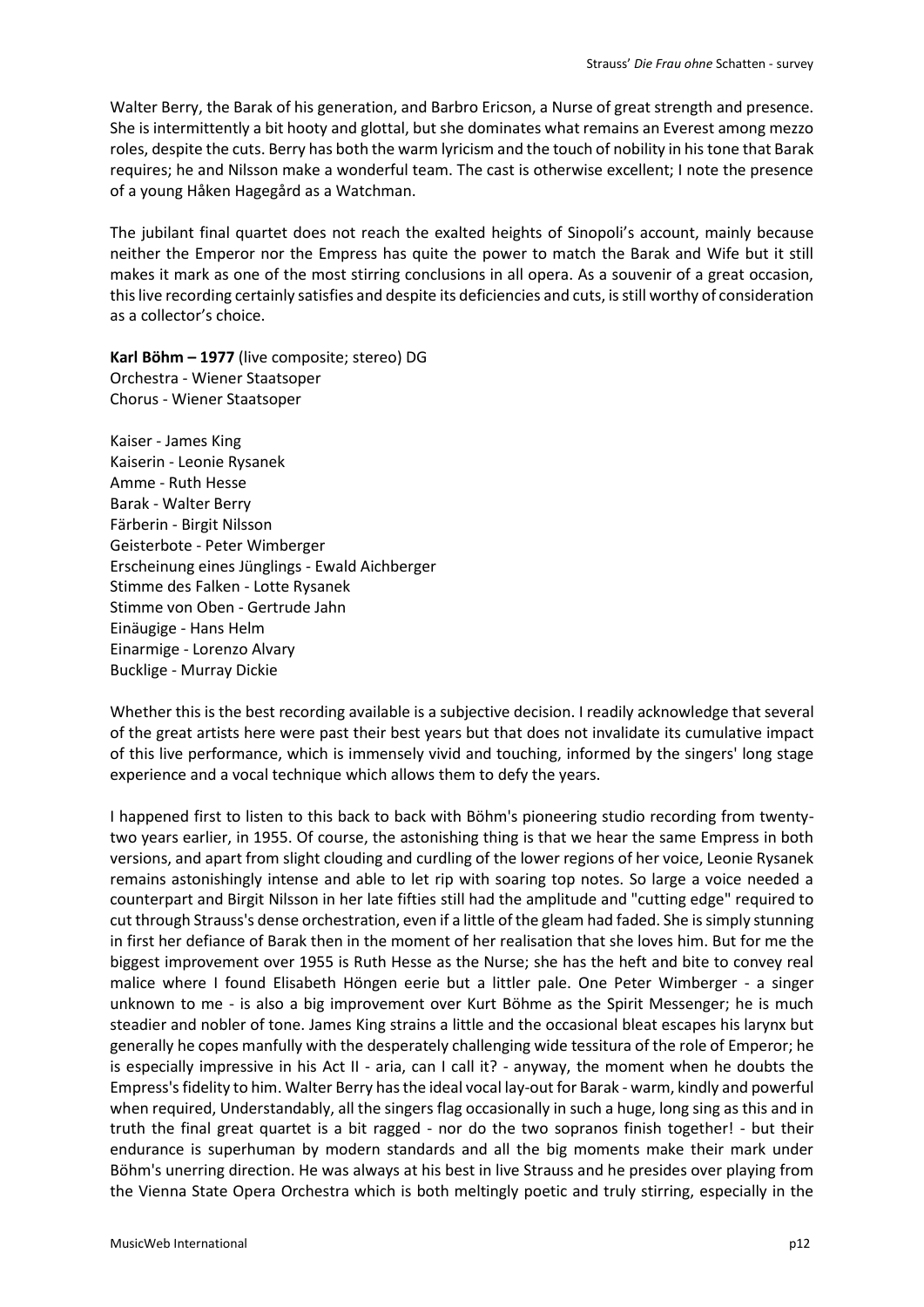Transformation interludes. The end of Act II, when the Nurse invokes "higher powers" gave me goosebumps. (Incidentally, I note that in both recordings Böhm "cheats" by supplementing the five unborn children with an extra singer, rounding them up to half a dozen!)

The sound is remarkably clean, clear full and well balanced for a live recording. I enthusiastically endorse it as it could easily be your first or only set, confident as I am that it conveys the authentic Straussian thrill of what many consider to be his greatest work.

**Wolfgang Sawallisch – 1987** (studio; digital) EMI Orchestra - Sinfonieorchester des Bayerischen Rundfunks Chorus - Chor des Bayerischen Rundfunks - Tölzer Sängerknaben

Kaiser - René Kollo Kaiserin - Cheryl Studer Amme - Hanna Schwarz Barak - Alfred Muff Färberin - Ute Vinzing Geisterbote - Andreas Schmidt Erscheinung eines Jünglings - Paul Frey Stimme des Falken - Julie Kaufmann Stimme von Oben - Marjana Lipovsek Einäugige - Jan-Hendrik Rootering Einarmige - Kurt Rydl Bucklige - Kenneth Garrison Ein Hüter der Schwelle des Tempels - Cyndia Sieden

No version of this gargantuan masterpiece is perfect and there are a couple of niggles here; I have also found on revisiting this recording that I am somewhat less impressed with it than I was on my first encounter. However, four contributors shine brightly here: Cheryl Studer as a silvery, scintillating Empress, giving a performance to sit alongside her Salome for Sinopoli, the sound engineers Wilhelm Meister and David Groves who give EMI near perfection, the superb Bayerischen Rundfunks orchestra and, above all, the conductor, Wolfgang Sawallisch. Let's once and for all do away with his lingering reputation as a competent Kapellmeister; yes, he could be routine but so could almost any great conductor, including Furtwängler, Karajan and even Toscanini but it is the best of their work that we should judge them by - in which case, Sawallisch is up there with the best if his mastery of this score is any indication. His pacing is superb; he melds this sprawling behemoth into a coherent work - at least musically speaking, even if the synthetic fairy-tale libretto remains obscure, despite the composer's claim that the significance of the characters and events in FROSCH were "things that anyone can see and understand.". Karajan fiddled a bit with the order of scenes in his Salzburg production in an attempt to clarify proceedings but it remains fairly arcane.

So, what isn't perfection? Well, Kollo's throaty Emperor for a start, but only in comparison with Heppner, Jess Thomas, James King and yes, even Domingo for Solti - but he has stamina and doesn't let the side down, even if his voice has loosened noticeably since his excellent *Tannhäuser* for Solti in 1970; this was 1987and his tone had turned gritty and the bleat was becoming noticeable. Nonetheless, he'll do and he keeps his end up in the final rousing quartet. Not even Sawallisch reaches Sinopoli's heights there but it's still wonderfully uplifting conclusion. Bear in mind, too, that this is one of only two absolutely complete recordings; everything else has live performance cuts, many of which were sanctioned by the ever-pragmatic Strauss and some of which don't much matter; I cannot otherwise get too excited about those excisions especially as they are in live recordings featuring great Straussians like Rysanek and the aforementioned Thomas.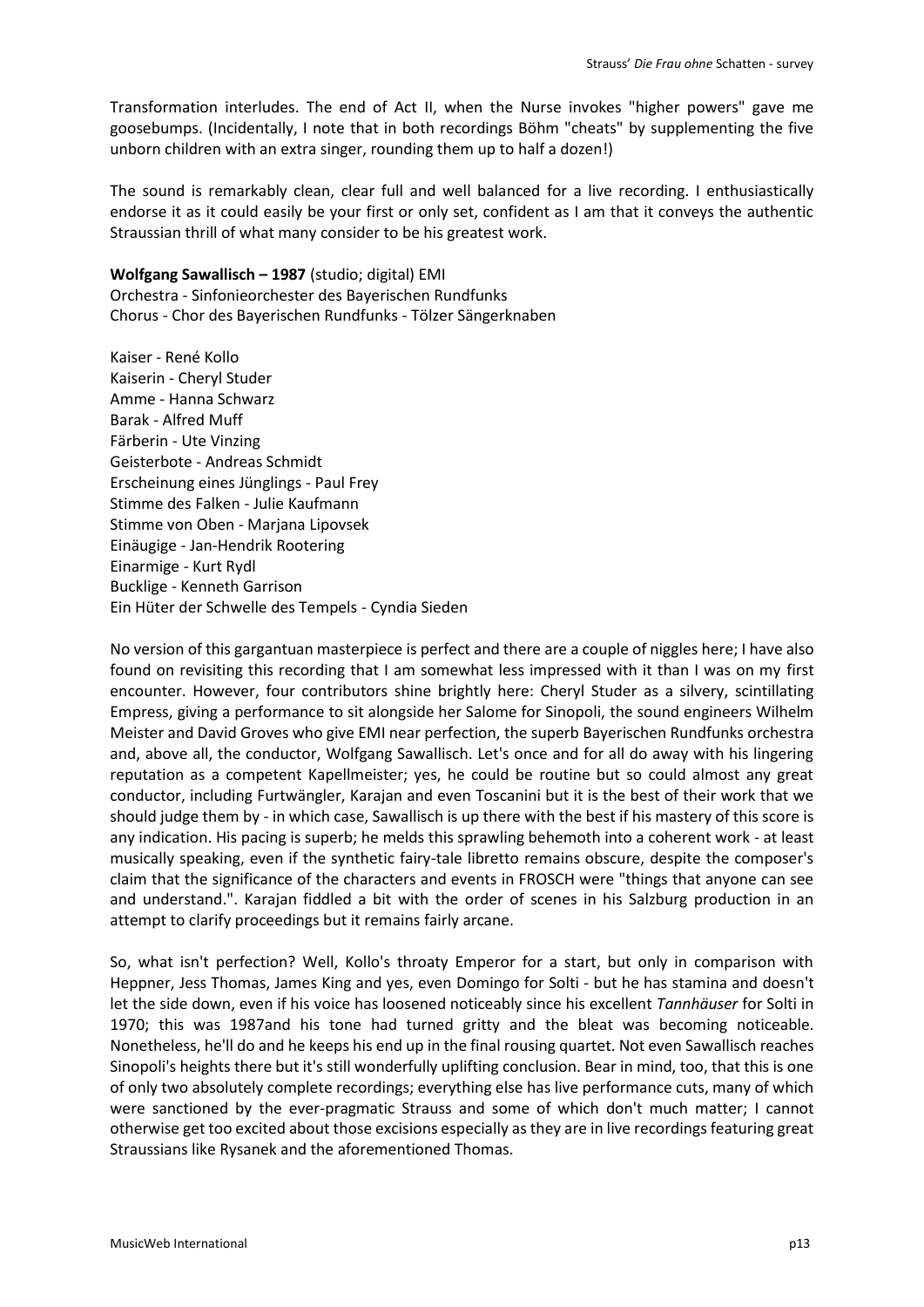Otherwise the only choice for a complete stereo recording is the mega-budget Solti and, good as that is, on balance, I think the Sawallisch is marginally superior. For a start, no single cast-member for Solti had previously sung the role on stage and that sometimes shows in their inflection of the text; Kollo is better at that than Domingo (being German of course must have helped and his German was never Domingo's strong card, for all that it improved markedly). Sawallisch does not have the most mellifluous Dyer's Wife; as with Sabine Hass for Sinopoli, there is too much of the shrew in Ute Vinzing's voice to be convincing. Her soprano is in fact decidedly odd: she had already successfully been singing hochdramatische for twenty years but by this stage the middle of her voice was hoarse and gone, even though the Nilsson-like laser top was still very much intact.

Hannah Schwarz is marvellous as the Nurse: her voice does everything she wants it to and she suggests malevolence without hamming it up via deployment of a trenchant lower register. As Barak, Alfred Muff shares something of José van Dam's blandness without quite having his beauty of tone - as the only named character in the opera, he is evidently required to stand out from the mythical crowd as more vividly and sympathetically human - but he is sturdy and musical. In my judgement, Walter Berry, combining textual acumen with a beautiful voice is the ideal Barak but despite a slightly gritty baritone, the bluff Franz Grundheber for Sinopoli is also very engaging. Andreas Schmidt's baritone Messenger is a bit light but he's better than most, if not as imposing as bass-baritone Albert Dohmen for Solti; the supporting cast is made up of Munich stalwarts. A particular triumph is Sawallisch's use of the Tölzer Knabenchor instead of women to sing the Five Fishes in the Frying Pan (if you don't know the opera, don't ask) and the "Ungeborene" children at the end; they lend a special pathos and tonal purity. A special mention, too, for the beauty if the Nightwatchmen's chorus here; it is absolutely lovely.

All in all, there is a strong case for presenting this as the most successful of all recordings and the preferable one of the two complete studio versions but I retain a loyalty to the cut Sinopoli set, based on live recordings from 1996, for the magnificence of Heppner and Voigt in their prime.

# **Georg Solti - 1989/1991** (studio; digital) Decca

Orchestra - Wiener Philharmoniker Chorus - Wiener Staatsoper

Kaiser - Plácido Domingo Kaiserin - Julia Varady Amme - Reinhild Runkel Barak - José van Dam Färberin - Hildegard Behrens Geisterbote - Albert Dohmen Erscheinung eines Jünglings - Robert Gambill Stimme des Falken - Sumi Jo Stimme von Oben - Elzbieta Ardam Einäugige - Gottfried Hornik Einarmige - Hans Franzen Bucklige - Wilfried Gahmlich

This was one of the last big, expensive studio recordings from Decca and was beset by scheduling difficulties, hence it was stretched over several sessions in 1989 and completed in 1991. It is certainly the last studio recording made of this opera but many of the most recommendable accounts are live and this one does indeed suffer a little from that indefinable studio-bound quality which robs a performance of a sense of both drama and spontaneity and also, perhaps, the homogeneity of purpose which an on-stage cast feels and conveys to the audience. For me, the most enjoyable recordings remain the composite live one from Sinopoli in Dresden in 1996 and the 1987 studio recording from Sawallisch but this one still has many merits.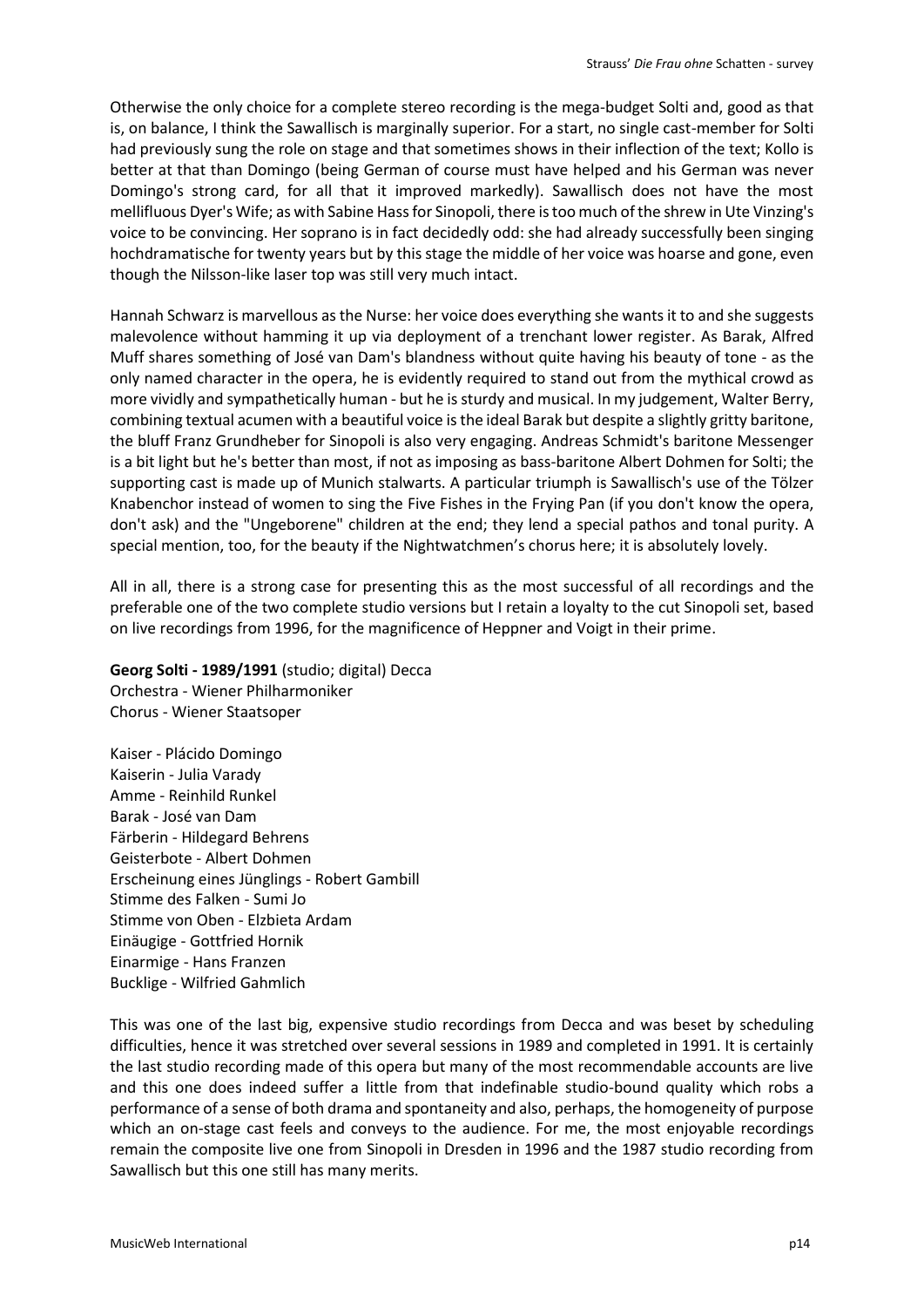First, it is the most complete version available and in superb sound. The Barak is the noble-voiced José van Dam, beginning to sound just a little grey-voiced by this stage of his career but who sings as steadily as Walter Berry and whose still beautiful voice and seamless legato compensate for some lack of involvement. His wife is Hildegard Behrens, occasionally a little unsteady but large-voiced and deeply expressive - and able to suggest an erotic element that escapes Nilsson, even if she does not erase memories of her and Ludwig in a role they both owned. The Empress is the slimmer Janowitz-Studer kind, being the unusually light, vibrant soprano Julia Varady, whose quick vibrato and penetrating tone gives her utterances real drama and urgency even if she cannot sing on the same scale as Rysanek or Voigt. It is slightly unfortunate that her sound should be so very similar to that of the lovely Sumi Jo, who is the Falcon. The Nurse is Reinhild Runkel, more than competent but hardly memorable compared with singers such as Hanna Schwarz or Grace Hoffman. Albert Dohmen makes a strong, resonant Spirit-Messenger.

For many the rub will be Domingo's Emperor. His German might not be very idiomatic with its soft consonants and the occasional Latin "e", but it is nowhere near as bad as some commentators would have you believe; he certainly encompasses the vocal demands of this killer role with some ease even if he tends to sound like Placido Domingo singing the role exteriorly rather than a singer-actor embodying it for us.

Solti clearly loves the score and has the VPO do his bidding, producing gorgeous tone and mostly playing in a very direct, precise manner, in accordance with the conductor's reputation; the recording acoustic matches his precision, being very clean and clear without much warmth but certainly conveying a sense of space. Solti's vision is one of drive, drama and momentum but the cello solo before the Empress's "Vater, bist du's?" is ravishing, as the soloist is given space. No recording of this opera can be a success unless the final temptation scene and concluding paean to marital love generate tension and it must be said that even if they do not quite emulate Sinopoli and Voigt, Solti, the VPO and Varady are superb together in the climactic "Ich will nicht" moment; Varady in particular is a riveting actress in her parlando passage which always gives me the chills when done properly. Unfortunately - and surprisingly given Solti's generally propulsive manner - the tension drops towards the end of the opera during the quartet; perhaps it was recorded in the later session after too long a gap, whereas Sinopoli just keeps cranking it up to make an overwhelming impact.

Sawallisch remains the principal studio version and for me nobody beats Sinopoli's ability to create thrills in his live composite recording but I value Solti's account, especially for Varady, Behrens and van Dam and the beauty of the VPO.

**Giuseppe Sinopoli – 1996** (live composite; digital) Teldec Orchestra - Dresdner Staatskapelle Chorus - Dresdner Staatsoper

Kaiser - Ben Heppner Kaiserin - Deborah Voigt Amme - Hanna Schwarz Barak - Franz Grundheber Färberin - Sabine Hass Geisterbote - Hans-Joachim Ketelsen Erscheinung eines Jünglings - Werner Güra Stimme des Falken - Sabine Brohm Stimme von Oben - Nadja Michael Einäugige - Andreas Scheibner Einarmige - André Eckert Bucklige - Roland Wagenführer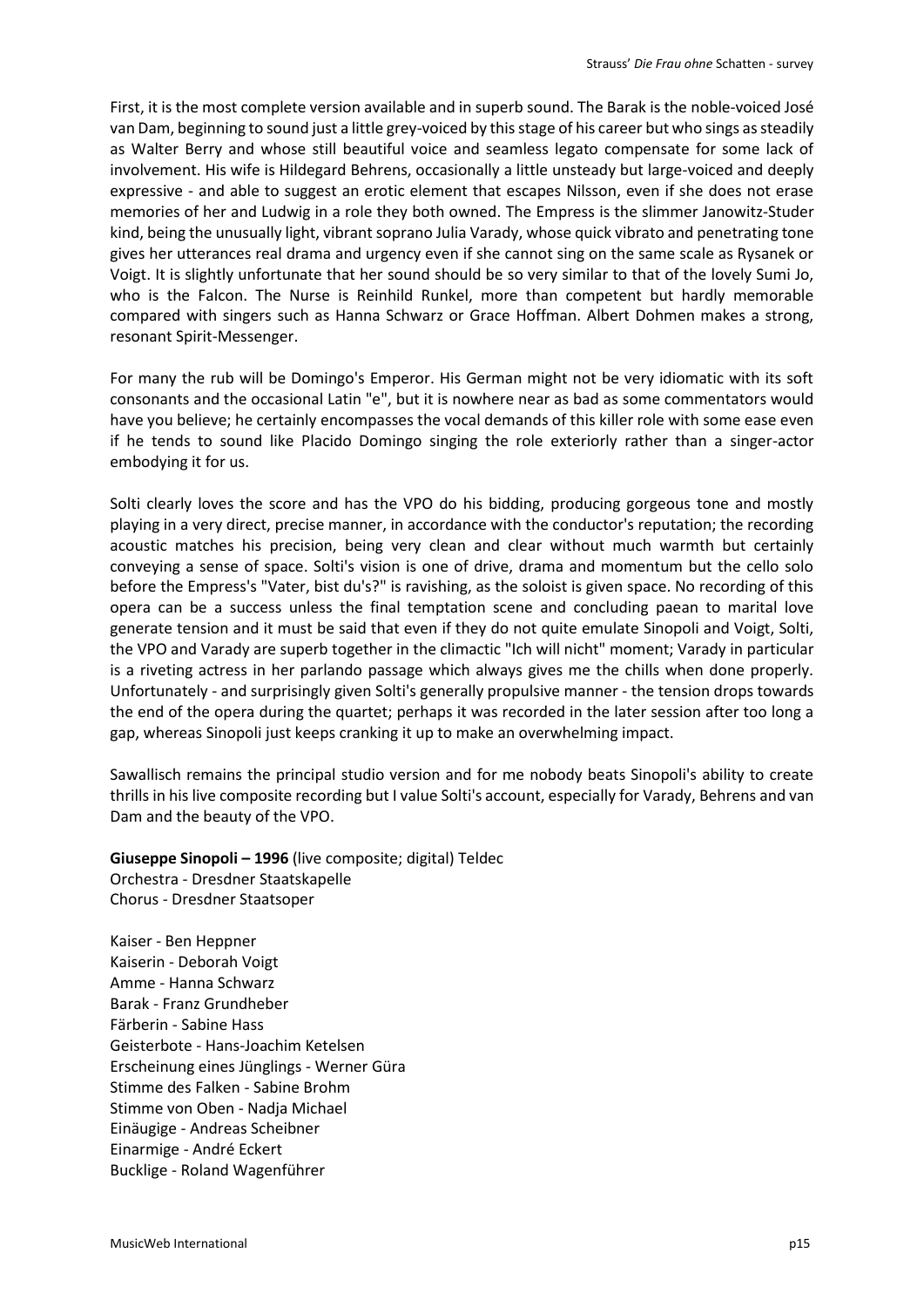No other recording - not even Solti's - lifts off the way Sinopoli's does in that stunning quartet which concludes this opera; he controls the huge orchestral forces and intricate vocal lines to engineer the most heart-wrenching climax before the ethereal voices of the unborn children send us off to bed, amazed and delighted. So it's a thousand pities that Sinopoli permitted cuts; however, they amount to only a few minutes and are standard to allow singers to survive the gruelling demands made upon them.

My respect for Sabine Hass, who succumbed to cancer not long ago, does not prevent me from observing that while she conveys great intensity in her performance it is also too often a strident pain in the ears. Grundheber is gruff compared with the mellifluous Van Dam in the Solti, though that suits the character; Voigt and Heppner, however, are in unbeatable voice: powerful, lyrical and true; as good as, if not better than, their counterparts in the Solti, Varady and Domingo. Voigt is especially moving in the statue scene -again, horribly pruned but still very effective. I have four recordings of this masterpiece: Karajan 1964 Salzburg set, the Solti, the Bohm on the Opera d'Oro label (in indifferent sound but it enshrines some wonderful performances) and this one - and I wouldn't want to be without any of them, especially the Sinopoli if only for that last scene.

**Sebastian Weigle – 2014** (live composite; digital) Oehms Orchestra - Frankfurter Opern- und Museumsorchester Chorus - Choir and Ensemble of Oper Frankfurt

Kaiser - Burkhard Fritz Kaiserin - Tamara Wilson Amme - Tanja Ariane Baumgartner Barak - Terje Stensvold Färberin - Sabine Hogrefe Geisterbote – Dietrch Volle Erscheinung eines Jünglings – Michael Porter Stimme des Falken – Brenda Rae Stimme von Oben – Katharina Magiera Einäugige – Franz Mayer Einarmige – Björn Bürger Bucklige – Hans Jürgen Lazar Ein Hüter der Schwelle des Tempels – Brenda Rae 3 Wächter der Stadt – Franz Mayer; Björn Bürger; Dietrch Volle

The foreknowledge that this is that rare thing, a complete, uncut recording in combination with immediately apparent spectacular digital sound and the excellence of the first strong and steady voice we hear, the strong and steady-voiced Nurse of Tanja Ariane Baumgartner, are all signs of great promise for this latest recording. Unfortunately, we then hear a poor, woolly, wobbly Spirit Messenger to bring us down to earth with a bump and the listener begins to wonder if this will be yet another recent recording evincing the usual combination of excellent engineering, top-quality orchestral playing and conducting, and mediocre to downright poor singing.

The entry of the Emperor leaves that question still in the balance. Burkhard Fritz certainly doesn't have the ideal heft and ring we hear in the voices of singers such as Ben Heppner, James King or Jess Thomas, but he sings with sweetness and fair penetration. He makes a nice job of his aria opening Act 2 but audibly tires in the concluding quartet as his tenor is essentially too small and throaty. However, the arrival of Tamara Wilson as the Empress gives further cause for optimism: she is up to all the demands of a killer role; her bright, clear soprano can turn shrill but she evinces little sign of strain and her powerful voice rides the ensembles easily. She sings a beautifully rapt and controlled "Vater, bist du's," and manages the wide leaps in the Transformation Scene impressively but her tone does not have the